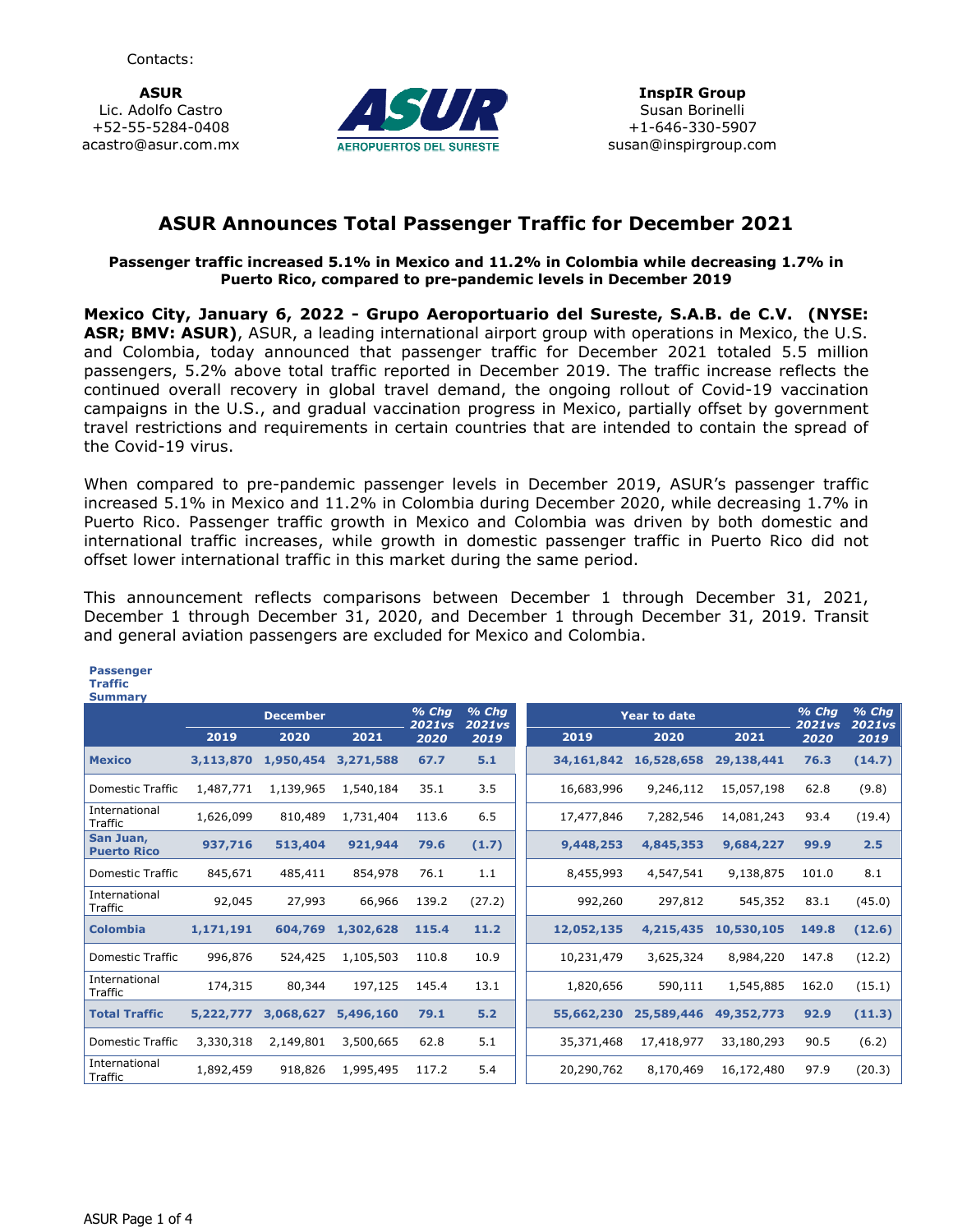#### **Mexico Passenger Traffic**

|                              |                             |           |           | $%$ Chq<br>2021vs | $%$ Chq<br><b>2021vs</b> |        | $%$ Chg<br>2021vs | $%$ Chg<br>2021vs |            |        |        |
|------------------------------|-----------------------------|-----------|-----------|-------------------|--------------------------|--------|-------------------|-------------------|------------|--------|--------|
|                              |                             | 2019      | 2020      | 2021              | 2020                     | 2019   | 2019<br>2020      |                   | 2021       | 2020   | 2019   |
| <b>Domestic Traffic</b>      |                             | 1,487,771 | 1,139,965 | 1,540,184         | 35.1                     | 3.5    | 16,683,996        | 9,246,112         | 15,057,198 | 62.8   | (9.8)  |
| <b>CUN</b>                   | Cancun                      | 770,284   | 700,044   | 870,648           | 24.4                     | 13.0   | 8,980,397         | 5,454,995         | 9,081,354  | 66.5   | 1.1    |
| <b>CZM</b>                   | Cozumel                     | 17,739    | 8,857     | 18,598            | 110.0                    | 4.8    | 189,640           | 69,727            | 174,348    | 150.0  | (8.1)  |
| <b>HUX</b>                   | Huatulco                    | 61,778    | 38,084    | 78,542            | 106.2                    | 27.1   | 749,048           | 321,538           | 655,550    | 103.9  | (12.5) |
| MID                          | Merida                      | 240,204   | 137,972   | 229,795           | 66.6                     | (4.3)  | 2,573,490         | 1,213,897         | 1,889,785  | 55.7   | (26.6) |
| <b>MTT</b>                   | Minatitlan                  | 12,334    | 7,764     | 9,001             | 15.9                     | (27.0) | 140,616           | 66,475            | 92,721     | 39.5   | (34.1) |
| OAX                          | Oaxaca                      | 104,758   | 58,269    | 85,613            | 46.9                     | (18.3) | 1,047,961         | 527,967           | 786,809    | 49.0   | (24.9) |
| <b>TAP</b>                   | Tapachula                   | 38,652    | 33,159    | 44,300            | 33.6                     | 14.6   | 372,626           | 273,727           | 409,730    | 49.7   | 10.0   |
| <b>VER</b>                   | Veracruz                    | 127,831   | 82,837    | 107,802           | 30.1                     | (15.7) | 1,406,796         | 695,571           | 1,024,610  | 47.3   | (27.2) |
| <b>VSA</b>                   | Villahermosa                | 114,191   | 72,979    | 95,885            | 31.4                     | (16.0) | 1,223,422         | 622,215           | 942,291    | 51.4   | (23.0) |
| <b>International Traffic</b> |                             | 1,626,099 | 810,489   | 1,731,404         | 113.6                    | 6.5    | 17,477,846        | 7,282,546         | 14,081,243 | 93.4   | (19.4) |
| <b>CUN</b>                   | Cancun                      | 1,525,467 | 768,613   | 1,633,990         | 112.6                    | 7.1    | 16,501,592        | 6,804,153         | 13,237,113 | 94.5   | (19.8) |
| <b>CZM</b>                   | Cozumel                     | 32,624    | 18,866    | 42,035            | 122.8                    | 28.8   | 356,783           | 198,563           | 357,327    | 80.0   | 0.2    |
| <b>HUX</b>                   | Huatulco                    | 19,798    | 1,648     | 9,721             | 489.9                    | (50.9) | 143,239           | 81,190            | 36,600     | (54.9) | (74.4) |
| MID                          | Merida                      | 24,678    | 9,518     | 19,200            | 101.7                    | (22.2) | 217,159           | 83,411            | 189,718    | 127.4  | (12.6) |
| <b>MTT</b>                   | Minatitlan                  | 613       | 668       | 489               | (26.8)                   | (20.2) | 7,543             | 3,820             | 5,823      | 52.4   | (22.8) |
| OAX                          | Oaxaca                      | 13,867    | 6,200     | 16,106            | 159.8                    | 16.1   | 148,284           | 62,811            | 127,128    | 102.4  | (14.3) |
| <b>TAP</b>                   | Tapachula                   | 1,050     | 414       | 663               | 60.1                     | (36.9) | 12,857            | 6,748             | 14,519     | 115.2  | 12.9   |
| <b>VER</b>                   | Veracruz                    | 6,080     | 3,192     | 6,487             | 103.2                    | 6.7    | 68,785            | 25,588            | 78,850     | 208.2  | 14.6   |
| <b>VSA</b>                   | Villahermosa                | 1,922     | 1,370     | 2,713             | 98.0                     | 41.2   | 21,604            | 16,262            | 34,165     | 110.1  | 58.1   |
|                              | <b>Traffic Total Mexico</b> | 3,113,870 | 1,950,454 | 3,271,588         | 67.7                     | 5.1    | 34,161,842        | 16,528,658        | 29,138,441 | 76.3   | (14.7) |
| <b>CUN</b>                   | Cancun                      | 2,295,751 | 1,468,657 | 2,504,638         | 70.5                     | 9.1    | 25,481,989        | 12,259,148        | 22,318,467 | 82.1   | (12.4) |
| <b>CZM</b>                   | Cozumel                     | 50,363    | 27,723    | 60,633            | 118.7                    | 20.4   | 546,423           | 268,290           | 531,675    | 98.2   | (2.7)  |
| <b>HUX</b>                   | Huatulco                    | 81,576    | 39,732    | 88,263            | 122.1                    | 8.2    | 892,287           | 402,728           | 692,150    | 71.9   | (22.4) |
| MID                          | Merida                      | 264,882   | 147,490   | 248,995           | 68.8                     | (6.0)  | 2,790,649         | 1,297,308         | 2,079,503  | 60.3   | (25.5) |
| <b>MTT</b>                   | Minatitlan                  | 12,947    | 8,432     | 9,490             | 12.5                     | (26.7) | 148,159           | 70,295            | 98,544     | 40.2   | (33.5) |
| OAX                          | Oaxaca                      | 118,625   | 64,469    | 101,719           | 57.8                     | (14.3) | 1,196,245         | 590,778           | 913,937    | 54.7   | (23.6) |
| <b>TAP</b>                   | Tapachula                   | 39,702    | 33,573    | 44,963            | 33.9                     | 13.3   | 385,483           | 280,475           | 424,249    | 51.3   | 10.1   |
| <b>VER</b>                   | Veracruz                    | 133,911   | 86,029    | 114,289           | 32.8                     | (14.7) | 1,475,581         | 721,159           | 1,103,460  | 53.0   | (25.2) |
| <b>VSA</b>                   | Villahermosa                | 116,113   | 74,349    | 98,598            | 32.6                     | (15.1) | 1,245,026         | 638,477           | 976,456    | 52.9   | (21.6) |

#### **U.S. Passenger Traffic, San Juan Airport (LMM)**

|                       | <b>December</b> |         |         | $%$ Chq<br>$%$ Chq<br>2021 vs 2021 vs |        |           | $%$ Chq<br>2021vs | $%$ Chq<br><b>2021vs</b> |       |        |
|-----------------------|-----------------|---------|---------|---------------------------------------|--------|-----------|-------------------|--------------------------|-------|--------|
|                       | 2019            | 2020    | 2021    | 2020                                  | 2019   | 2019      | 2020              | 2021                     | 2020  | 2019   |
| <b>SJU Total</b>      | 937,716         | 513,404 | 921,944 | 79.6                                  | (1.7)  | 9,448,253 | 4,845,353         | 9,684,227                | 99.9  | 2.5    |
| Domestic Traffic      | 845,671         | 485,411 | 854,978 | 76.1                                  | 1.1    | 8,455,993 | 4,547,541         | 9,138,875                | 101.0 | 8.1    |
| International Traffic | 92,045          | 27,993  | 66,966  | 139.2                                 | (27.2) | 992,260   | 297,812           | 545,352                  | 83.1  | (45.0) |

#### **Colombia Passenger Traffic**

| Airplan                                 |                 |                 |         |           |                   |                          |                     |                          |                          |       |        |
|-----------------------------------------|-----------------|-----------------|---------|-----------|-------------------|--------------------------|---------------------|--------------------------|--------------------------|-------|--------|
|                                         |                 | <b>December</b> |         |           | $%$ Chg<br>2021vs | $%$ Chg<br><b>2021vs</b> | <b>Year to date</b> | $%$ Chg<br><b>2021vs</b> | $%$ Chg<br><b>2021vs</b> |       |        |
|                                         |                 | 2019            | 2020    | 2021      | 2020              | 2019                     | 2019                | 2020                     | 2021                     | 2020  | 2019   |
| <b>Domestic Traffic</b>                 |                 | 996,876         | 524,425 | 1,105,503 | 110.8             | 10.9                     | 10,231,479          | 3,625,324                | 8,984,220                | 147.8 | (12.2) |
| <b>MDE</b>                              | Rionegro        | 717,604         | 345,354 | 790,969   | 129.0             | 10.2                     | 7,409,418           | 2,481,885                | 6,309,014                | 154.2 | (14.9) |
| EOH                                     | <b>Medellin</b> | 104,044         | 75,915  | 112,677   | 48.4              | 8.3                      | 1,095,291           | 464,601                  | 1,008,756                | 117.1 | (7.9)  |
| <b>MTR</b>                              | Monteria        | 109,361         | 60,147  | 137,701   | 128.9             | 25.9                     | 1,028,309           | 418,044                  | 1,098,362                | 162.7 | 6.8    |
| APO                                     | Carepa          | 21,541          | 14,926  | 25,625    | 71.7              | 19.0                     | 226,951             | 90,205                   | 224,100                  | 148.4 | (1.3)  |
| <b>UIB</b>                              | Quibdo          | 38,682          | 24,635  | 33,549    | 36.2              | (13.3)                   | 384,487             | 148,938                  | 302,911                  | 103.4 | (21.2) |
| CZU                                     | Corozal         | 5,644           | 3,448   | 4,982     | 44.5              | (11.7)                   | 87,023              | 21,651                   | 41,077                   | 89.7  | (52.8) |
| <b>International Traffic</b>            |                 | 174,315         | 80,344  | 197,125   | 145.4             | 13.1                     | 1,820,656           | 590,111                  | 1,545,885                | 162.0 | (15.1) |
| <b>MDE</b>                              | Rionegro        | 174,315         | 80,344  | 197,125   | 145.4             | 13.1                     | 1,820,656           | 590,111                  | 1,545,885                | 162.0 | (15.1) |
| <b>EOH</b>                              | Medellin        |                 |         |           |                   |                          |                     |                          |                          |       |        |
| <b>MTR</b>                              | Monteria        |                 |         |           |                   |                          |                     |                          |                          |       |        |
| APO                                     | Carepa          |                 |         |           |                   |                          |                     |                          |                          |       |        |
| UIB                                     | Quibdo          |                 |         |           |                   |                          |                     |                          |                          |       |        |
| CZU                                     | Corozal         |                 |         |           |                   |                          |                     |                          |                          |       |        |
| <b>Traffic Total</b><br><b>Colombia</b> |                 | 1,171,191       | 604,769 | 1,302,628 | 115.4             | 11.2                     | 12,052,135          | 4,215,435                | 10,530,105               | 149.8 | (12.6) |
| <b>MDE</b>                              | Rionegro        | 891,919         | 425,698 | 988,094   | 132.1             | 10.8                     | 9,230,074           | 3,071,996                | 7,854,899                | 155.7 | (14.9) |
| EOH                                     | Medellin        | 104044          | 75,915  | 112,677   | 48.4              | 8.3                      | 1,095,291           | 464,601                  | 1,008,756                | 117.1 | (7.9)  |
| <b>MTR</b>                              | Monteria        | 109,361         | 60,147  | 137,701   | 128.9             | 25.9                     | 1,028,309           | 418,044                  | 1,098,362                | 162.7 | 6.8    |
| <b>APO</b>                              | Carepa          | 21,541          | 14,926  | 25,625    | 71.7              | 19.0                     | 226,951             | 90,205                   | 224,100                  | 148.4 | (1.3)  |
| <b>UIB</b>                              | Quibdo          | 38,682          | 24,635  | 33,549    | 36.2              | (13.3)                   | 384,487             | 148,938                  | 302,911                  | 103.4 | (21.2) |
| CZU                                     | Corozal         | 5,644           | 3,448   | 4,982     | 44.5              | (11.7)                   | 87,023              | 21,651                   | 41,077                   | 89.7  | (52.8) |